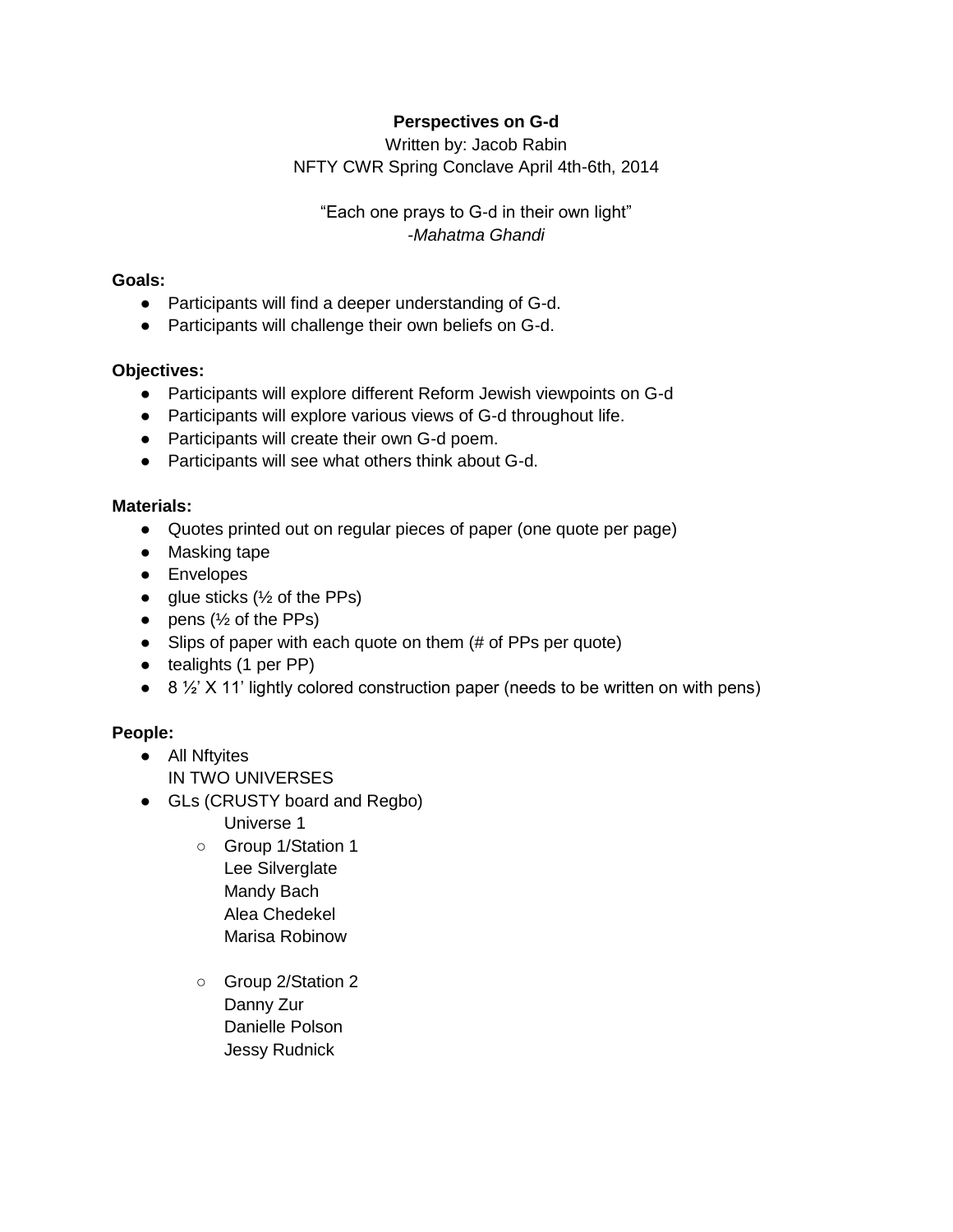Universe 2

- Group 3/Station 1 Sarah McCaffrey Gabe Robinow Erin Barney Sara Warner
- Group 4/Station 2 Sandy Karp Sam Klaplow
- PL

#### **Space needed:**

- Lower Plaza
- 2 upstairs classrooms
- 1 upstairs hallway
- 2 downstairs classrooms
- 1 downstairs hallway
- Field

### **Time Table:**

00:00-00:05 Introduction 00:05-00:30 Station 1 00:30-00:55 Station 2 00:55-01:00 Conclusion

#### **Detailed Procedure:**

#### **Introduction, 00:00-00:05:**

Hello everyone! Before we dive into this program, I want you to take a moment to think about what makes you Jewish. (When PPs are ready, ask them to raise their hands and say a couple things).

One thing that we did not mention (or if someone did, good for them) is the unifying idea of G-d. As Jewish teens, we tend to shy away from the topic of G-d. Most of us are much more comfortable talking about Jewish morals, ethics, and how to be an effective leader. But tonight, I challenge you to keep an open mind, to explore your own thoughts, and think about your spiritual relationship with G-d. Now, we are going to come around and split you up into four groups. You will follow the corresponding Regional Board member to your stations.

**Station 1: G-d: Past, present, future, 00:05-00:30: GLs will gather everyone in the room and** tell the PPs to sit down and close their eyes. After everyone is quiet, GLs should say "Tonight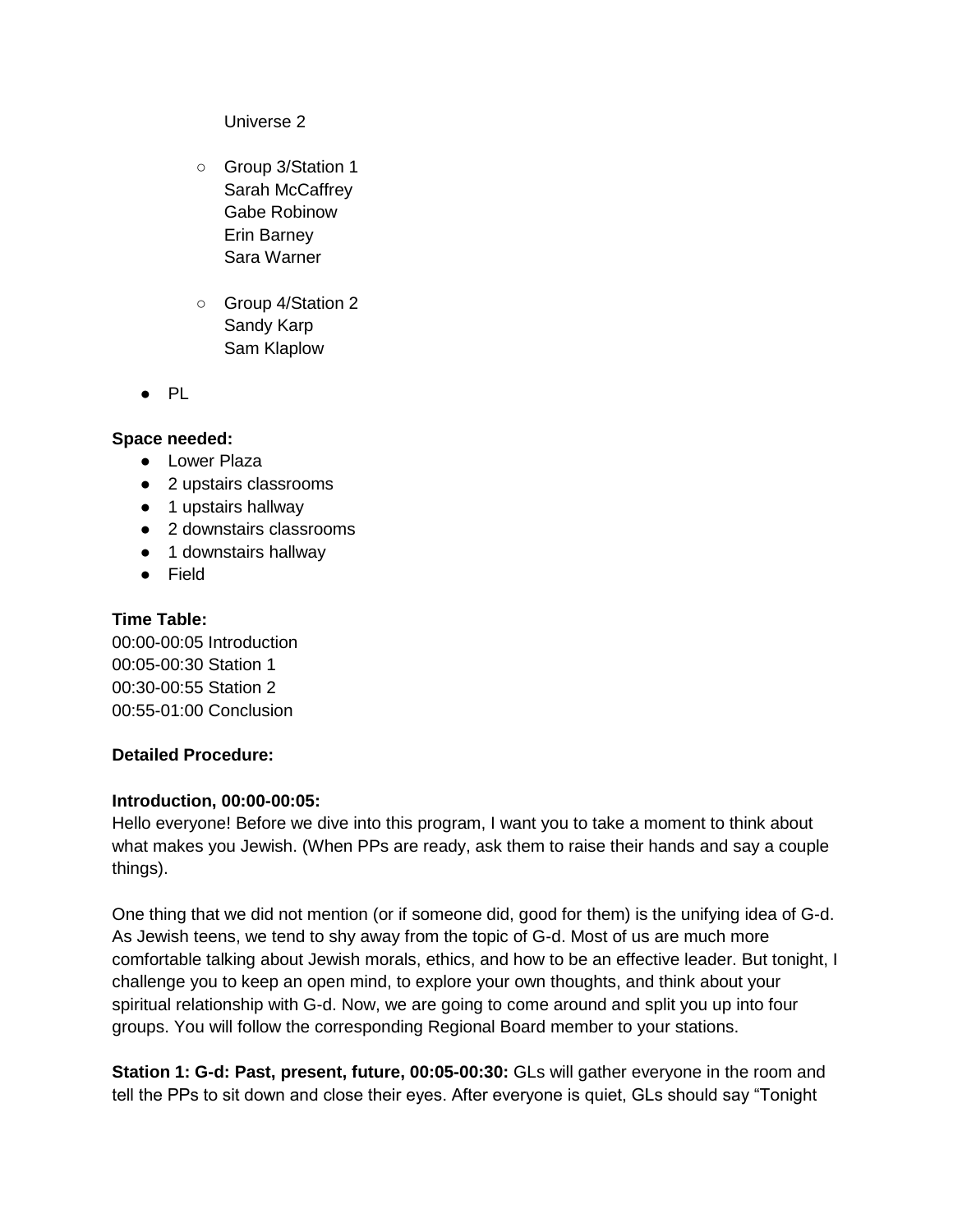we are going to take you through the developmental stages of life. Starting in your early childhood, moving to high school, then continuing into the far future. As you listen to us speak, you'll experience how Jewish concepts of G-d grow with age."

The GLs will each stand near a different wall and alternate saying the lines (App. A). GL1 will say line one, GL2 will say line two, etc. This will continue until all the lines are said. The last line brings us back to the present.

The PPs will then open their eyes and have a discussion about their thoughts and feelings (App B). Depending on the group size and room design, it may be beneficial to split into two groups for discussion. I would highly recommend this, but stay in one group if necessary.

**Station 2: G-d shopping, 00:30-00:55:** PPs will enter the room and GLs will gather them in a circle. They will briefly tell them that in Reform Judaism, there is no "right" way of thinking about G-d and that we have the ability to think about G-d in any way that we want. GL should explain that there are quotes or ideas from the Torah, Talmud, and modern day rabbis taped onto the walls. (App C) Under each quote or idea, there will be an envelope containing slips of paper that say the same quote or idea. The PPs should read all the excerpts and if any speak to them (whether they agree or think are interesting), the PPs should take a slip of paper.

Once the PPs collect their slips, they should organize them to make a poem. PPs can add transition words like "and", "but", or "therefore" if they wish. They should glue the slips onto a piece of colored construction paper but leave some room at the bottom. The PPs will then write the last line (or couple lines) of their G-d poem to make it more personal and to reflect their beliefs on G-d. PPs will then gather in groups of 2 or 3 to share their G-d poems (group subject to change, but I want everyone to be able to share their poems). After this, the GLs should walk around, handing out pieces of masking tape, so the PPs can tape their poems on a wall. These will form a collage of G-d poems and will be up for the entirety of the event for everyone to see.

## **Conclusion 00:55-01:00:**

PPs will either gather inside or outside (depending…) Each PP will get an electronic tea light and gather in a circle quietly. GL will then explain that we're doing a cross the line activity, but instead of moving across the line, we will be turning on and off our tea lights. App. D After the appendix D. ask PPs to place their tealights on the floor in front of them. And say, " "If your light is off, please turn it on as we unite as a Jewish people and set your tealight on the ground in front of you.

The Jewish ideas of who G-d is, has changed over time. We were taught that G-d created the earth and the sky and the waters and people. But, as we grow older, our image of G-d alters. Sometimes, we might not think of G-d as an omnipotent man in the sky, but as a friend. And sometimes, we feel like G-d is missing from our lives, as if we were overlooked. Sometimes G-d becomes obscure in our lives and sometimes G-d is all we can think about.

I'm sure in past years, you've all been asked the question: "Do you believe in G-d?". But that is the wrong question. It is not a matter of black and white/yes or no. It is impossible to know for sure.

A better question is "When do you feel close to G-d?" or "Have you felt a spiritual connection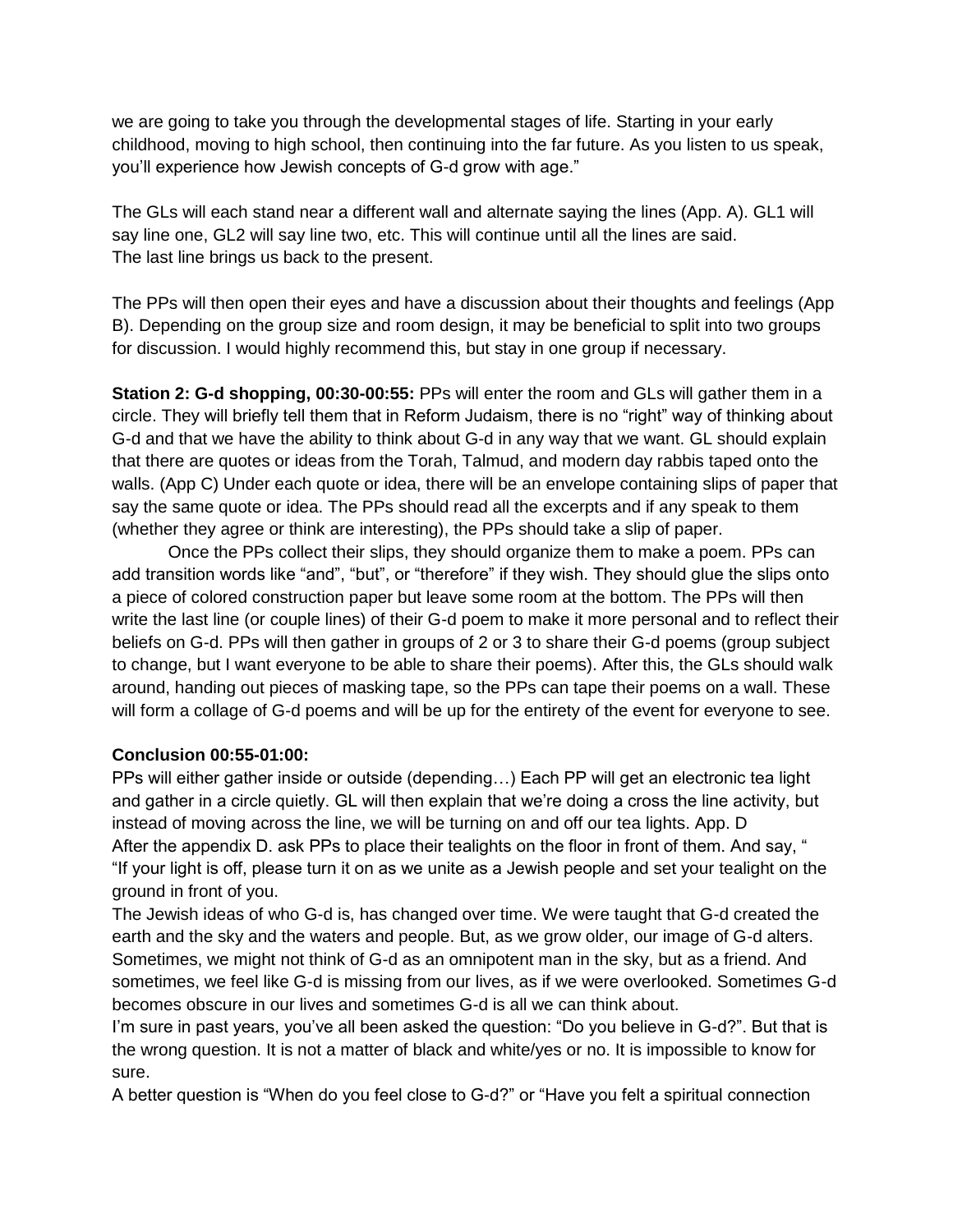with G-d?" Even though we are all Jews who pray to one G-d everyone experiences G-d differently. So, tonight, as we transition into the Hashkiveinu, think about the holy connections you have made with G-d and who G-d is to you."

# **Appendices:**

# **App A: Monologues about G-d:**

1. Early Childhood- "Mommy, today in Sunday School, the teacher said that G-d is everywhere, and G-d made the whole world, and all the animals, and all the people."

2. 11-12 years old- "If G-d can control everything, and G-d is good, then how come grandma's cancer won't go away?"

3. Teen-"I don't really know what to think about G-d, Mom. A lot of my friends say they don't believe in G-d..what do you think?

4. Newlywed-"Today is the happiest day of my life. Surely, G-d was in this place, celebrating my wedding."

6. Childbirth-"Today is the most incredible day of our lives, It's a miracle, a true gift from G-d...A baby boy! I can't believe this is real.Thank you G-d."

7. Death of a friend-"It's not fair. No, this isn't happening. There just can't be a G-d, how could there be? If there is a G-d, then why was such a wonderful person taken away so early?"

8. Middle aged-There is good and bad in the world. Is G-d directly responsible for any of it.

9. Old Age- "I have a lot of time to think now that I've retired. I believe there is a G-d, but I still don't understand G-d's power and reasoning. I guess I'll never know."

10. PRESENT DAY-"My life has been pretty easy I suppose, given all the problems and misfortunes which could have happened to me. I am just very confused. I have always believed in the simple idea that G-d is omnipresent or omnipotent...I never question G-d, my rabbi, or my parents when it came to religious matters. I always figures, 'hey, they know best'. But now it seems all my friends are becoming atheists and agnostics. It sounds so interesting and so intriguing. It seems a lot easier too. Also, it helps to explain a lot to me, like why innocent people are accused or hurt. I don't know all of the answers anymore and everything isn't as I thought. What do you think?"

(allow a break after these quotes. It should be a moment for contemplation)

## **App B: Questions**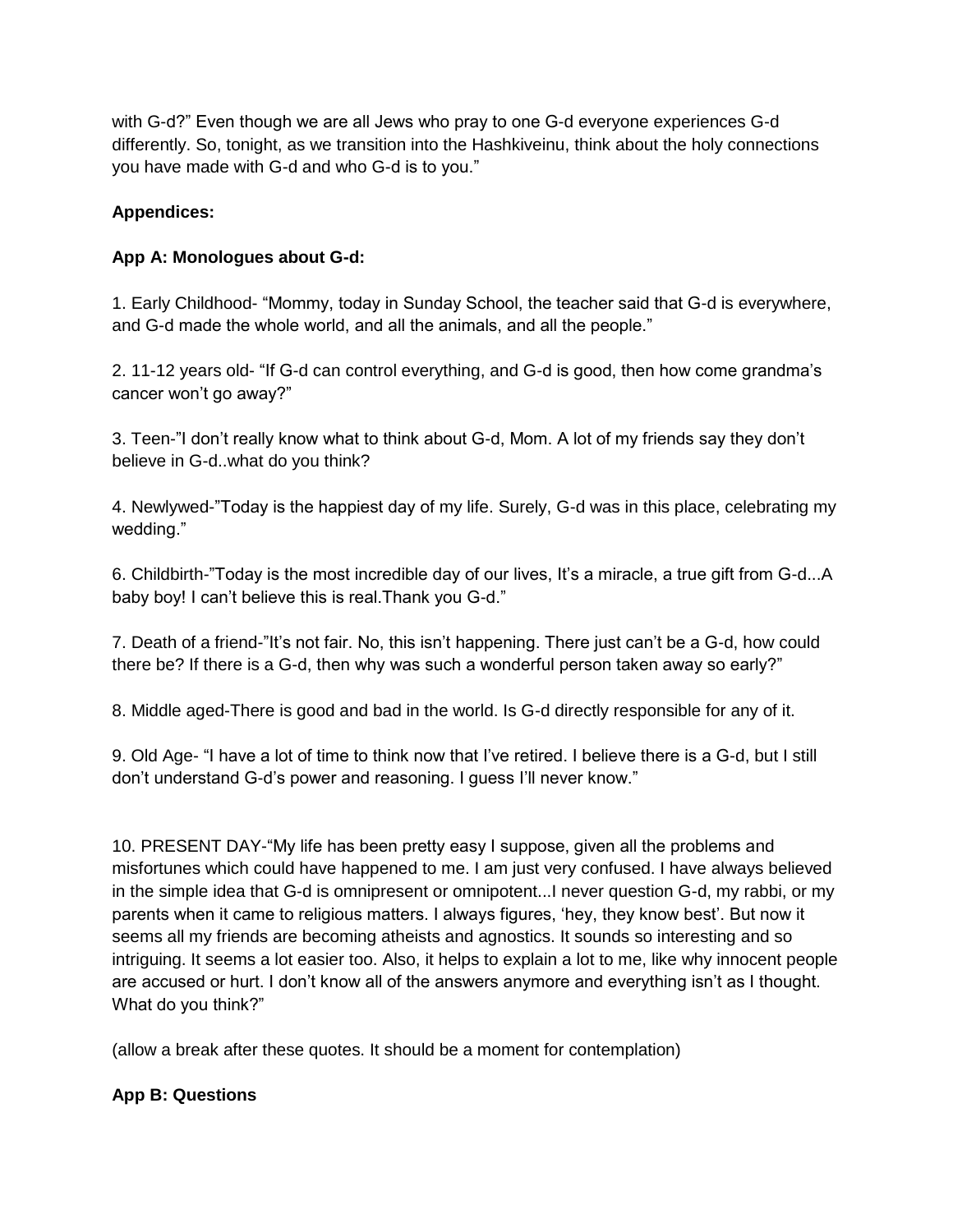# **(Note: encourage PPs to listen and respect others' opinions. But feel free to participate in thoughtful discussion.. NOT DEBATE)**

How do you think your concept of G-d has changed from your youth to right now? Have you had a discussion about G-d with anyone in your family?

(if everyone says no, why not?)

(if everyone says yes, expand)

Does your concept of G-d differ from your family members? Does our view on G-d change throughout our lives? If so, how or why? What influences our views on G-d?

Do you think the temple has influence? (if they do not mention it)

Family? Friends? Internet? Social media?

How does your concept of G-d affect the decisions that you make? How do you think your concept of G-d has changed from your youth to right now?

## **App C: Different Viewpoints on G-d:**

There is only one G-d.

There is no need to think of G-d as a super-natural power in order to think about G-d

The incredible harmony and balance found in nature are inconceivable without the existence of a Power that set all of Creation in motion.

G-d is a watchmaker, who creates his handiwork, winds it up, and leaves it alone to operate on its own.

The continuing renewal of nature and the continued work of creation speak of G-d's presence and involvement in the world.

Before uttering a word of formulating an idea about G-d we should be awestruck, overwhelmed at the glory of being .

G-d's overwhelming goodness to us is the only proper assumption for our understanding of Judaism.

Modern life has so robbed us of our natural awe that we are blind to G-d's reality.

Jewish people are G-d's chosen people.

Listen Israel, Adonai is our G-d. Adonai is one.

If I follow G-d's laws and listen to G-d's commandments, I will receive many blessings.

If I do not listen to G-d, I will be punished.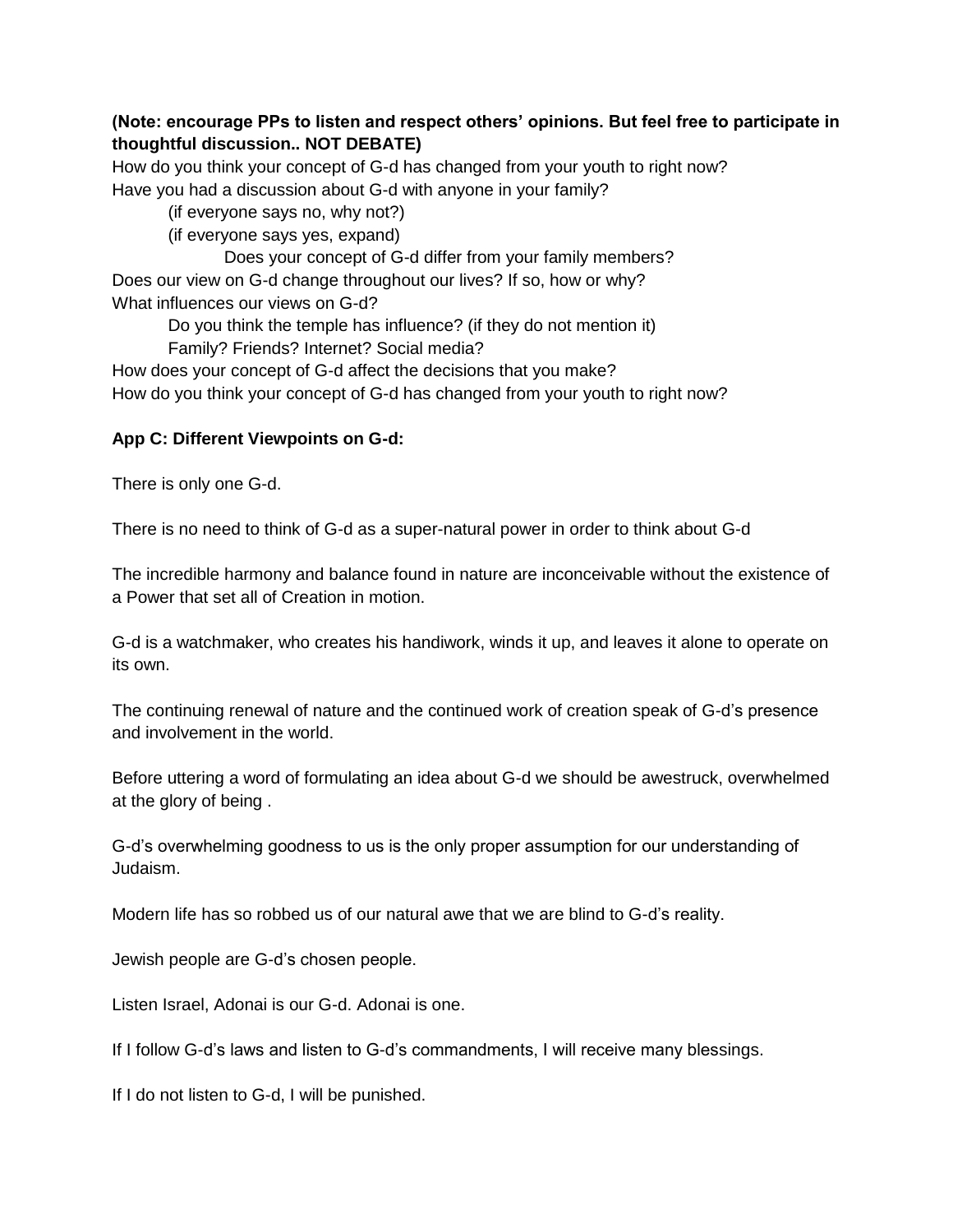The work of the Mighty One is perfect because all G-d's ways are just. a G-d of Faith without wrongdoing. G-d is righteous and moral.

G-d has separated us from all other nations.

G-d brought us out of Egypt to be our G-d. Therefore, since G-d is holy, we must be holy too.

Israelites are G-d's slaves because G-d brought us out of Egypt.

G-d is present and active within the world.

Blessed are You, LORD our G-d, King of the universe, Who creates the fruit of the vine…, varieties of spices…,and the lights of the fire.

Believing and praying to G-d is not as important as following Halaka or Jewish law.

G-d does not have a body or gender.

G-d is not only a noun but a verb — not only a presence, but a process.

We can emulate G-d's behavior, and in this way bring G-d into our lives.

G-d created man to test us.

I don't believe that G-d is moved by prayer, but I have come to see that some people are.

I do not believe in a personal G-d, one who hears and answers my prayers. I pray in order to give voice to my deepest yearnings, to hear the inclinations of my heart.

## **Appendix D**

I have experienced G-d's presence I have felt G-d in a temple I have felt close to G-d at a funeral I felt close to G-d at my Bar/bat mitzvah I have struggled with the idea of G-d When I feel alone, I pray to G-d I feel G-d everywhere G-d is alive G-d is omnipotent G-d is active in our modern world G-d is watching me G-d is watching over all of us